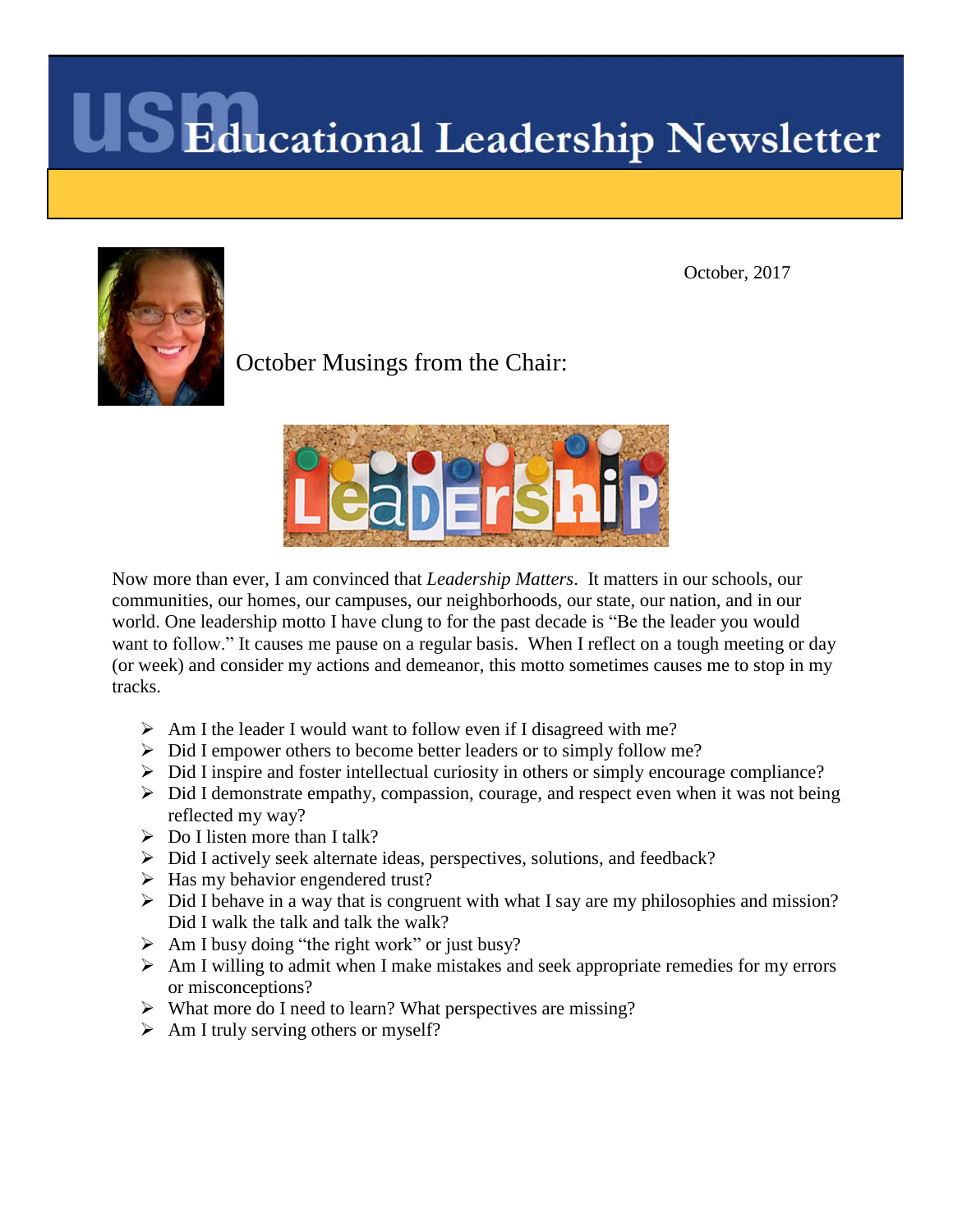I am quite convinced that I have one of the best jobs on the planet. I have the opportunity to consider the aforementioned questions regularly on my own, but most importantly, in collaboration with the amazing cadre of Educational Leadership faculty (full and part-time), our talented graduate students, our dedicated Advisory Committee members, our SEHD and university faculty and staff, our Southern Maine Partnership participants, and over five decades of alumni and friends of the program!

Because leadership truly does matter, we invite you to make time to regularly consider the aforementioned questions (and others of your own) and to take appropriate steps in the unending process of improving your leadership skills and the skills of those around you.

Surrounding yourself with other reflective leaders is one way to become the adaptive, reflective leader you seek to become. Whatever your leadership role, goal, status, or dream may be, we invite you to join us for an Educational Leadership course, a certificate program, or a degree program to continue your growth trajectory as a leader.

We seek to grow and support teacher leaders, building level leaders, department leaders, district leaders, and state leaders. We have courses, programs, and events to support a wide array of leadership interests. Please see the rest of the newsletter for upcoming spring courses and SMP events.

Wishing you an inspired month,

Anita Stewart McCafferty Assistant Professor, Department Chair School of Education and Human Development, Educational Leadership Program Co-Director, Southern Maine Partnership

*Cell: [207-290-0956](tel:(207)%20290-0956)*

*"If your actions inspire others to dream more, learn more, do more, and become more, you are a leader." -John Quincy Adams*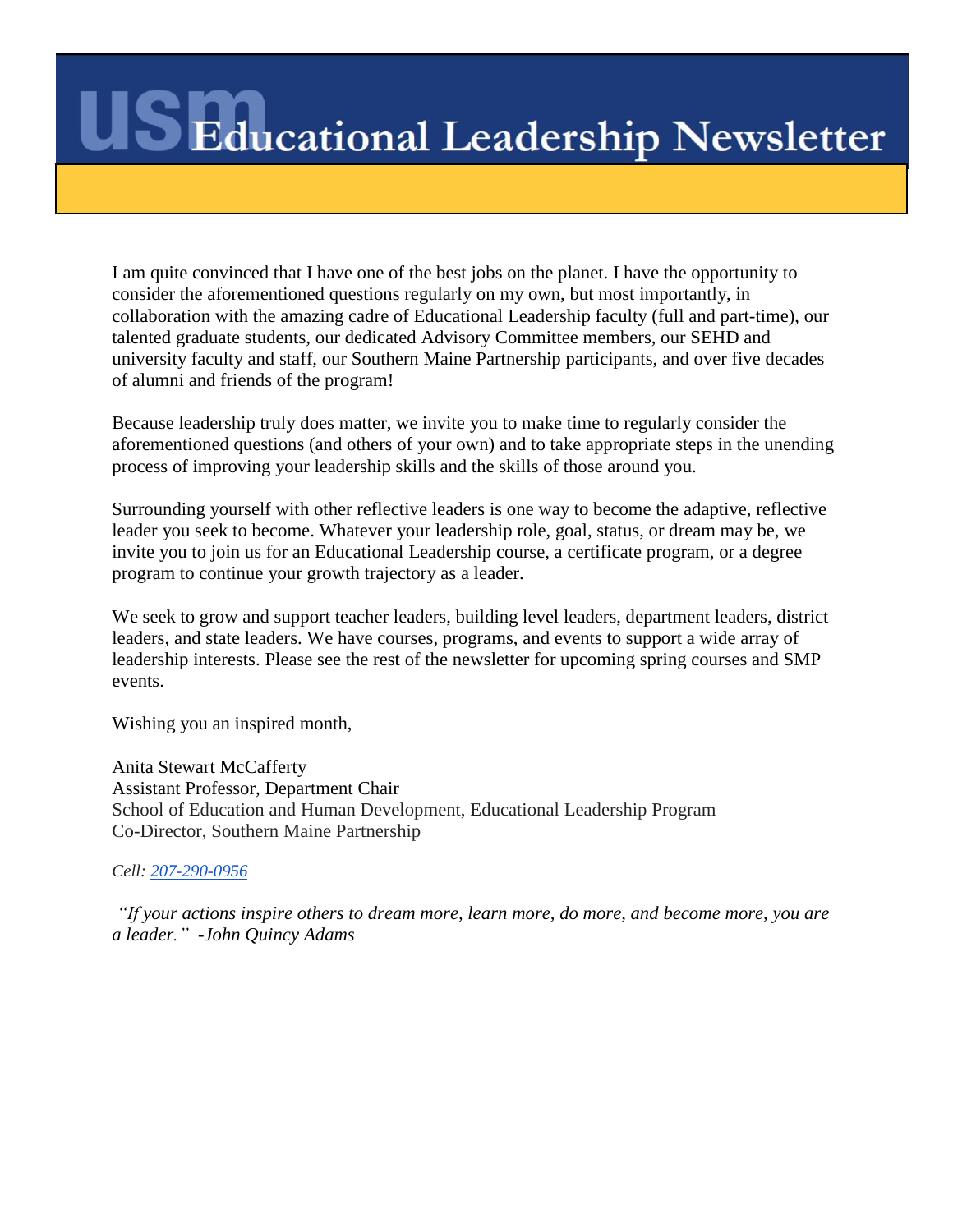

### **Southern Maine Partnership Update**

The Fall season of events for the Southern Maine Partnership has begun for our school-university partnership.

**School Visits:** The meeting of school principals and school leaders took place at Gorham High School on October 5. The topic was Auxiliium, the school's academic and enrichment program. Principal Brian Jandreau led the general discussion and a dozen students helped facilitate small group discussions. We greatly appreciate their collaborative contribution; it was an incredible learning experience for all 25 of the educational leaders who participated!



Next on the list of schools to visit is Casco Bay High School. On November 30, 8:30 – 10:00 am, Principal Derek Pierce will host a visit around the topic: Differentiation and Equity Literacy. Please RSVP: <https://goo.gl/forms/ZxwfQQFFuQZQGCiB2>

**Assessment Literacy Series: Train the Trainer Modules, Part 2**. The two-part series on Assessment Literacy began on October 12 with over 25 participants. We had principals, curriculum coordinators and teachers involved in working on the latest concepts and strategies to harness the power of assessment for learning. Anita and Jeff will present more of the modules we have developed on assessment for learning. The modules are available online and we encourage you to use for your own school's professional learning.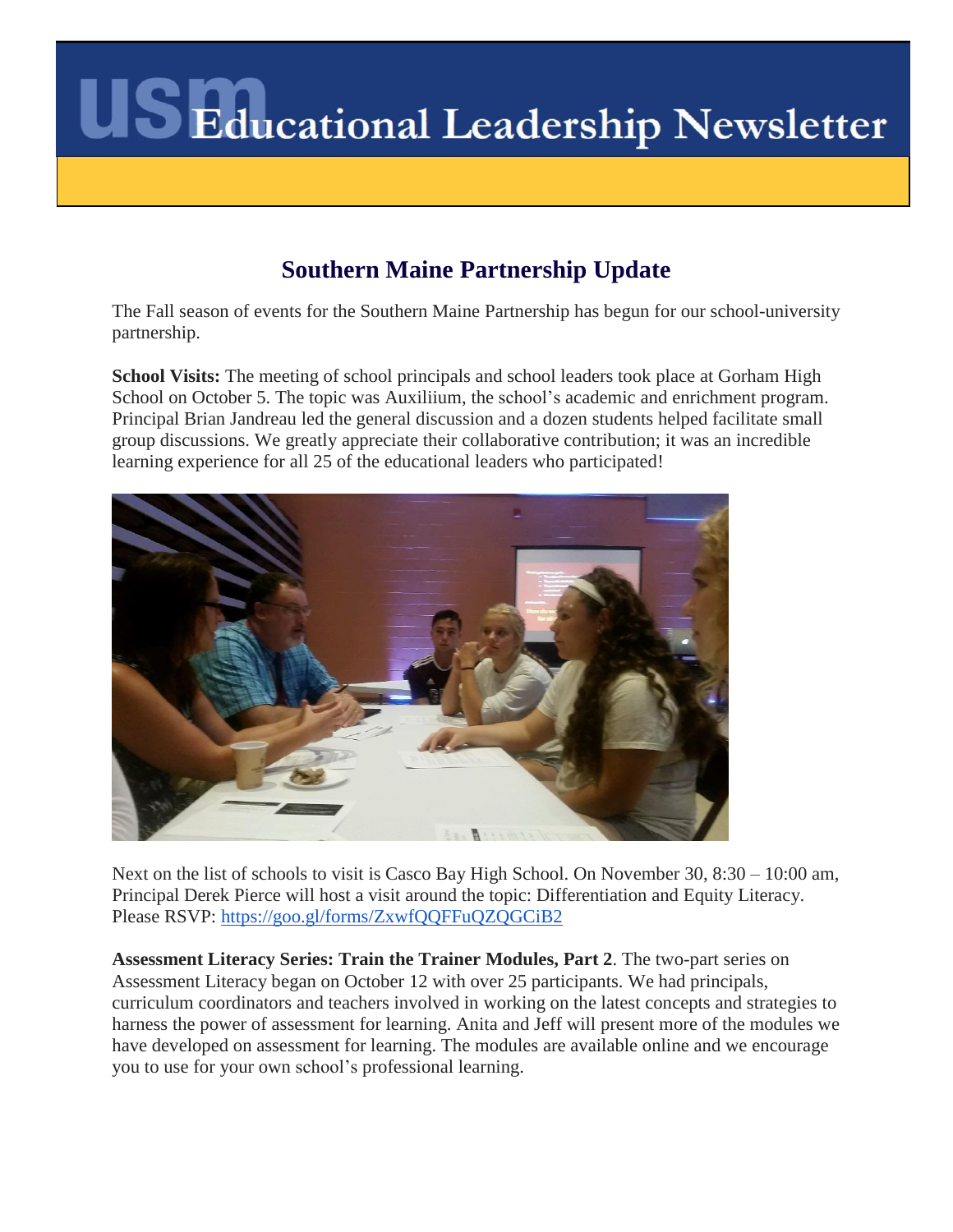Even if you missed the first day you are encouraged to help us continue this vital dialogue and to join us for the second day on **December 4, 8:00 am – 3:00 pm**. Location: Abromson Room 109/110 OR 7th Floor Glickman Library, Portland campus To RSVP: <https://goo.gl/forms/9SiWDCW5RV0C0EIN2>

**Coaching as Teaching.** The special guest for the **November 16, 4:00 – 6:00 pm**, Dine and Discuss is Coach Harry Marra, with the topic, **The Art of Coaching: How it is EXACTLY the same as The Art of Teaching**.

"Legendary coach Harry Marra coached 2012 Jesse Owens Award winner Ashton Eaton to consecutive Olympic Gold medals (2012 and 2016), two world records, a World Indoor title and an Olympic gold medal in 2012.

Marra's top athletes also include NCAA indoor pentathlon record holder Theisen, Paul Terek, Sheldon Blockburger, Bart Goodell, Paul Foxon, Brian Brophy and Steve Koel." *Runner's Universe*. [https://www.runnerprogram.com/product/harry-marra](https://www.runnerprogram.com/product/harry-marra-decathlon-training/)[decathlon-training/](https://www.runnerprogram.com/product/harry-marra-decathlon-training/)

Coach Marra is dedicated to the question - how do we continue to surpass standards, even ones we have met and exceeded? He is committed to the concept that coaching is all about teaching, and vice versa. This will be a great evening to explore the spirit of the educator and the athlete in all of us. <https://spikes.iaaf.org/post/when-harry-marra-met-the-eatons> Location: Wishcamper, Room 133 (Lee Auditorium)

To RSVP: <https://goo.gl/forms/fhggr9lyGELdGdih1>

**GIFTS (Great Ideas for Teaching Students/Staff). December 11, 4:00 – 6:00 pm.** Share your latest classroom and professional practice with colleagues and join the fun professional networking. Guaranteed you will walk away with great ideas to use the next day! Location: Abromson 109/110

To RSVP: <https://goo.gl/forms/cUpcg865i3EBMVq43>

We are proud to partner with all of the wonderful educators in Southern Maine and invite you to join with us or tell colleagues about our unique professional-learning opportunities.

\*\*\*\*\*

Anita, Jeff, and Jody had the privilege of attending the Cumberland and York County Superintendents Association meetings during September and October. We appreciate the opportunity to collaborate with our region's district leaders. Thank you for the invite, Dr. Prince and Dr. Hawes!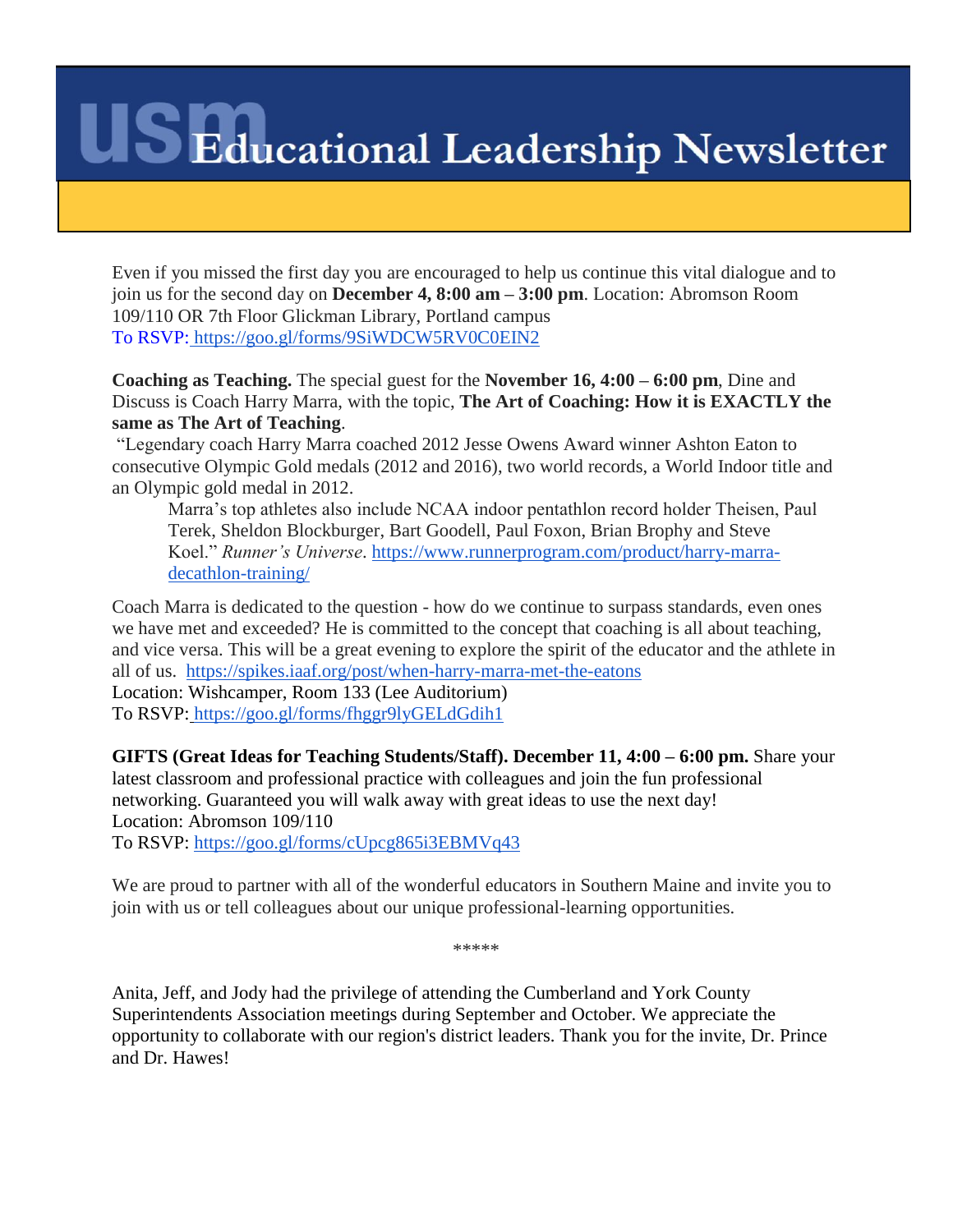This year's convocation theme at USM centers around Race and Participatory Democracy. This year-long conversation has already sparked amazing learning for many of us here at USM. Southern Maine Partnership is proud to be a co-sponsor of the **Race, Power, and Difference: A Symposium for Maine Educators** that will take place on **March 28-29, 2018** on the USM campus. We are thrilled to be a part of facilitating this amazing learning experience with our K-12 educators.

## Race, Power, and Difference: **A Symposium for Maine Educators**

#### **SAVE THE DATE**

Wednesday, March 28th and Thursday, March 29th, 2018 University of Southern Maine – Portland Campus

Symposium Goals: To learn how to teach the social construction of race and its impact upon individuals and communities across America. Symposium Format: Keynote address, panels, and workshops about resources, networks, and strategies for teaching about inequity, institutional discrimination, and racial biases - both inside and outside of schools.

**Target Audience: teachers and administrators Continuing education credits!** Free registration! Accommodation group rates available!

For more information contact: Dr. Leroy M. Rowe, University of Southern Maine at leroy.rowe@maine.edu Sponsored by: The Gloria S. Duclos Convocation Committee Department of History and Political Science The School of Education and Human Development Southern Maine Partnership

``EDUCATION AND WORK **ARE THE LEVERS** TO UPLIFT A PEOPLE. **EDUCATION MUST NOT SIMPLY TEACH WORK** IT MUST TEACH LIFE **W.E.B. DU BOIS** 

The Gloria S. Duclos UNIVERSITY OF **SOUTHERN MAINE CONVOCATION** 

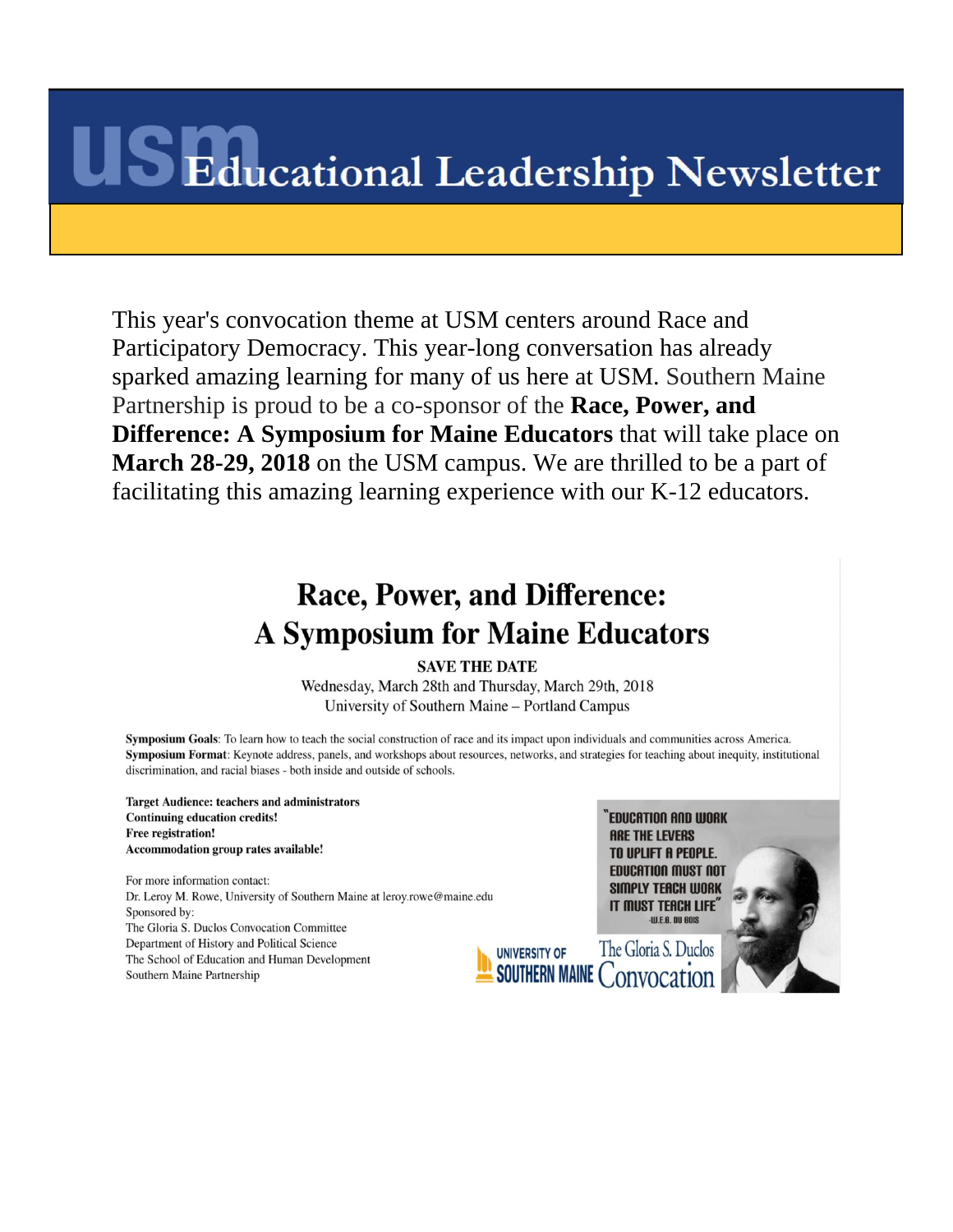## **Thinking About Internship in 2018-2019?**

**I think I am ready for the Ed. Leadership Internship. What do I need to do?**

The Internship and EDU 677: Seminar in School Management, should be the last set of courses you need to take before graduating from the Educational Leadership Master's. The internship can also be taken to fulfill the capstone requirement in our post-master's (CAS) in Educational Leadership program.

**Please notify Jody Capelluti** at [joseph.capelluti@maine.edu](mailto:joseph.capelluti@maine.edu) **as soon as possible if you believe you are ready to start the Internship with the next group, the orientation will be held at the end of April 2018. Faculty will review your transcripts and contact you to inform you of your eligibility.**

#### **When does the Internship and EDU 677 Seminar in School Management take place?**

EDU 685: Principals, EDU 686: Special Ed. Director, and EDU 688: Curriculum Coordinator Internships are nine graduate credits in total (three credits a semester) that span three consecutive semesters (summer, fall, and spring, respectively). The course meets once every two or three weeks for the whole year. During the summer, the meetings take place during the day, and during the fall and spring, the meetings occur from 7-9:30 PM. Individual meetings with you, your mentor, and your instructor are scheduled three times a year.

School of Education and Human Development 8 Bailey Hall 207-780-5316 [sehd@usm.maine.edu](mailto:sehd@usm.maine.edu) <http://www.usm.maine.edu/sehd>



PORTLAND . GORHAM . LEWISTON . ONLINE

### Advising Questions? Educational Leadership Faculty:

Jeffrey Beaudry 207-780-5493 [jeffrey.beaudry@maine.edu](mailto:jeffrey.beaudry@maine.edu) Joseph (Jody) Capelluti 207-780-5077 [joseph.capelluti@maine.edu](mailto:joseph.capelluti@maine.edu) Thomas Edwards, Adjunct 207-780-5090 [thomas.k.edwards@maine.edu](mailto:thomas.k.edwards@maine.edu) Anita Stewart McCafferty 207-780-5479 [anita.stewart@maine.edu](mailto:anita.stewart@maine.edu) Ed Leadership Program Office 207-780-5316 [bertalan@maine.edu](mailto:bertalan@maine.edu)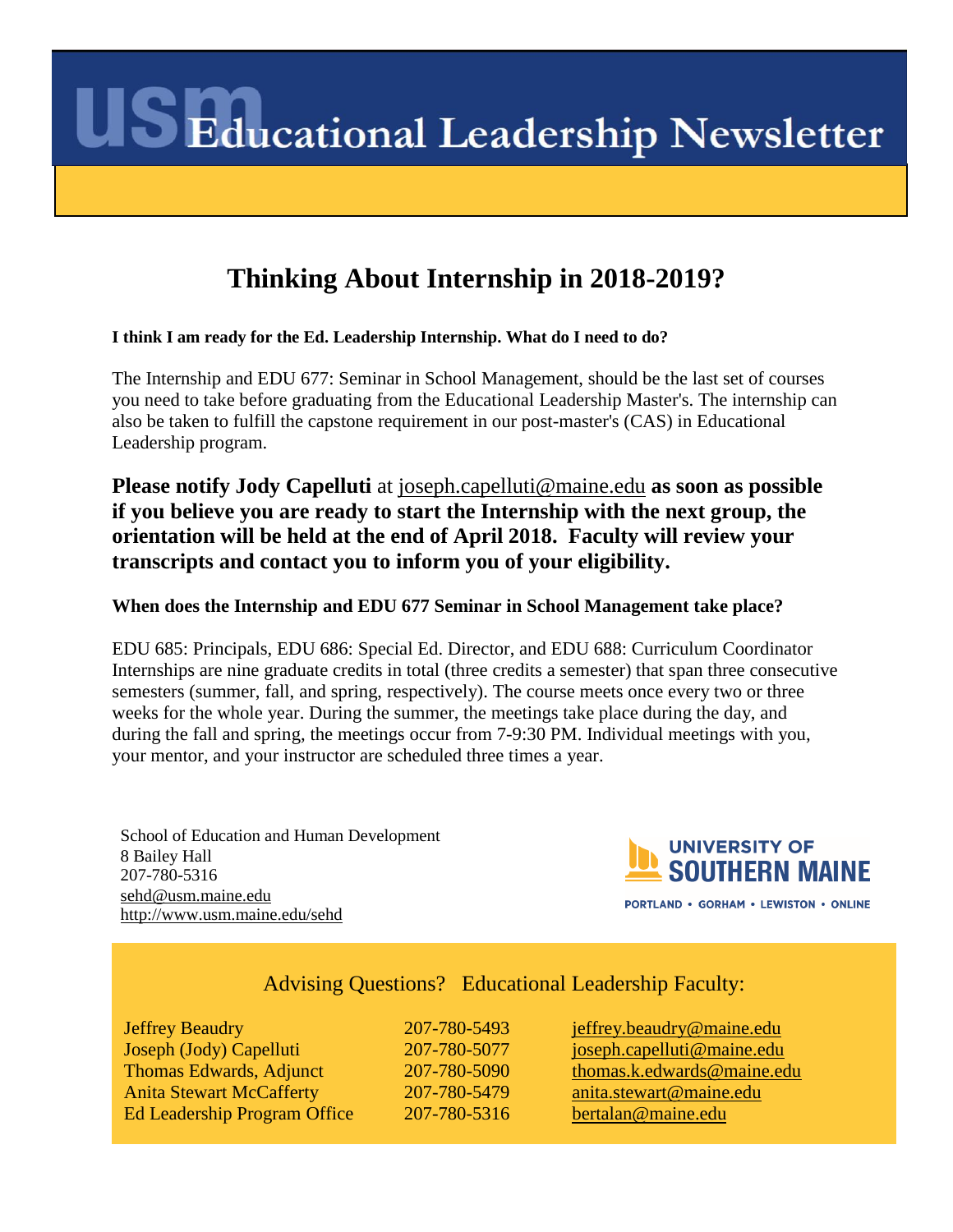## **Educational Leadership Recent Publications:**

Check out Dr. Anita Stewart McCafferty's article entitled *A Youth Disengagement Remedy: Integrate Writing Opportunities with High-Impact Service-Learning Experiences* published in the 2017 Journal of Maine Education (ASCD). The article can be found on pages 38- 49. <http://publications.catstonepress.com/i/881567-journal-2017/37?m4=>

Click on the web address below to access Anita's article entitled Duct Tape and Pom-Poms: Engaging Middle School Learners in Metaphoric Thinking Through Self-Expressive Prompts published in the October AMLE Magazine (National Association of Middle Level Education). [https://www.amle.org/BrowsebyTopic/WhatsNew/WNDet/TabId/270/ArtMID/888/ArticleID](https://www.amle.org/BrowsebyTopic/WhatsNew/WNDet/TabId/270/ArtMID/888/ArticleID/868/Duct-Tape-and-Pom-Poms.aspx) [/868/Duct-Tape-and-Pom-Poms.aspx](https://www.amle.org/BrowsebyTopic/WhatsNew/WNDet/TabId/270/ArtMID/888/ArticleID/868/Duct-Tape-and-Pom-Poms.aspx)

### **\*\* Important Dates to Remember \*\***

Spring 2018 priority registration for matriculated graduate students begins 6 AM on Monday, November 6.

Open registration for non-degree seeking students begins Monday, November 27<sup>th</sup>.

Last day to drop for a grade of "W" (classes 12 weeks or more) is Wednesday, November 1<sup>st</sup>.

Veteran's Day (no classes) – Friday, November  $10<sup>th</sup>$ 

Thanksgiving Break (no classes) – Wednesday-Friday, November 22-24. USM is closed on Thursday-Friday, November 23-24.

Fall 2017 classes end Friday, December 8<sup>th</sup>. Final exams – December 9-15

Grade Submission Deadline – Friday, December 22.